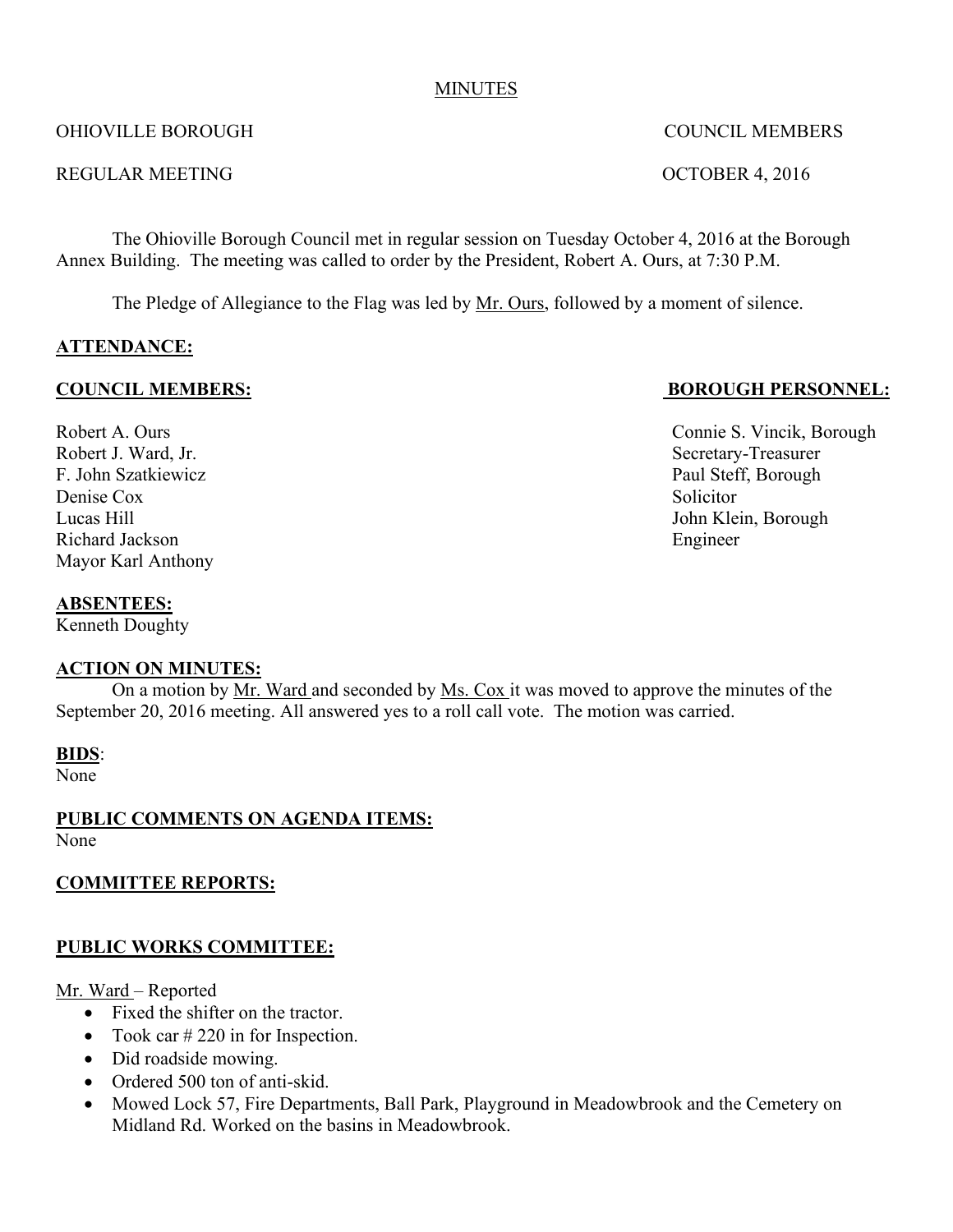- Called about purchasing a tarp for the 2016 International. Tarp America is \$1,795.00 installed, Super City is \$2,449.00 picked up and \$2,780.00 installed.
- Pricing for lettering on 2016 International is \$150.00 installed at Campbell Signs, \$180.00 installed at Signs Inc.

# **MOTION TO PURCHASE A TARP FOR THE 2016 INTERNATIONAL TRUCK FROM TARPS OF AMERICA FOR \$1,795.00 INSTALLED:**

On a motion by Mr. Ward and seconded by Mr. Jackson it was moved to purchase a tarp for the 2016 International Truck from Tarps of America for \$1,795.00. All answered yes to a roll call vote. The motion was carried.

#### **MOTION TO HAVE CAMPBELL SIGNS INSTALL LETTERING ON THE 2016 INTERNATIONAL TRUCK FOR \$150.00:**

On a motion by Mr. Ward and seconded by Mr. Szatkiewicz it was moved to have Campbell Signs install lettering on the 2016 International Truck for \$150.00. All answered yes to a roll call vote. The motion was carried.

# **FINANCE / OFFICE COMMITTEE:**

Office and Equipment Committee – Mr. Ours – Discussed switching our Tech services.

# **MOTION TO SWITCH OUR TECH SERVICES TO MG SOFT-NET IMMEDIATELY:**

On a motion by Mr. Hill and seconded by Mr. Ward it was moved to switch our Tech Services to MG Soft-Net immediately. All answered yes to a roll call vote. The motion was carried.

*It was agreed to go into executive session to discuss contract negotiations and a personnel matter at 7:45 P.M.* \*\*\*\*\*\*\*\*\*\*\*\*\*\*\*\*\*\*\*\*\*\*\*\*\*\*\*\*\*\*\*

*The regular session of the Ohioville Borough Council reconvened at 8:13 P.M.*

#### **MOTION TO RAISE THE HOURLY WAGE FOR THE BOROUGH CLERK TO \$13.00 PER HOUR, ADD 3 DAYS OF SICK TIME AND A SECOND WEEK OF VACATION EFFECTIVE JANUARY 1, 2017:**

On a motion by Ms. Cox and seconded by Mr. Ward it was moved to raise the hourly wage for the Borough Clerk to \$13.00 per hour, add 3 days of sick time and a second week of vacation effective January 1, 2017. All answered yes to a roll call vote. The motion was carried.

# **MOTION TO RAISE THE HOURLY WAGE FOR THE BOROUGH SECRETARY TREASURER TO \$19.75 EFFECTIVE JANUARY 17, 2017:**

On a motion by Ms. Cox and seconded by Mr. Ward it was moved to raise the hourly wage for the Borough Secretary Treasurer to \$19.75 effective January 1, 2017. All answered yes to a roll call vote. The motion was carried.

# **LEGISLATIVE COMMITTEE:**

Legislative Committee – Mr. Szatkiewicz – No Report

# **PUBLIC UTILITIES COMMITTEE:**

Public Utilities Committee - Mr. Doughty – No Report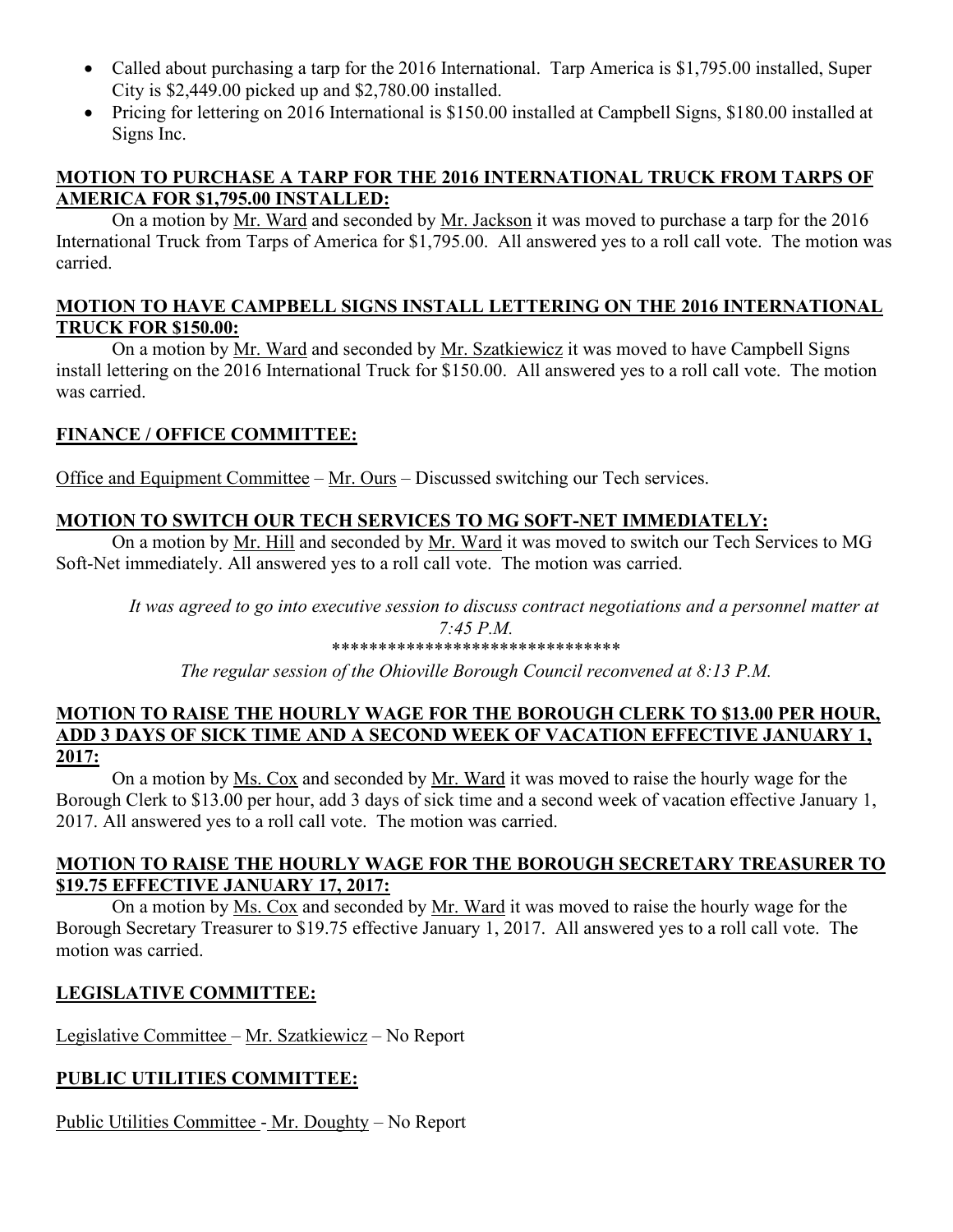# **PUBLIC SAFETY COMMITTEE:**

# Fire Committee – Ms. Cox – No Report

Police Committee – Ms. Cox – Discussed ordering Taser Cartridges, renewing our WatchGuard for 2017, and purchasing the 2017 Police vehicle.

# **MOTION TO PURCHASE TASER CARTRIDGES FROM TASER INTERNATIONAL IN THE AMOUNT OF \$1,067.18:**

On a motion by Ms. Cox and seconded by Mr. Ward it was moved to purchase Taser Cartridges from Taser International in the amount of \$1067.18. All answered yes to a roll call vote. The motion was carried.

# **MOTION TO RENEW THE WATCH GUARD WARRANTY AND MAINTENANCE QUOTE FOR 2017 IN THE AMOUNT OF \$1,800.00:**

On a motion by Ms. Cox and second by Mr. Hill it was moved to renew the Watch Guard warranty and maintenance quote for 2017 in the amount of \$1,800.00. All answered yes to a roll call vote. The motion was carried.

# **MOTION TO PURCHASE THE 2017 INTERCEPTOR SUV FOR THE POLICE DEPARTMENT FROM IBIS TEK IN THE AMOUNT NOT TO EXCEED \$40,000.00:**

On a motion by Mr. Ward and seconded by Mr. Hill it was moved to purchase the 2017 Interceptor SUV for the Police Department from Ibis Tek in the amount not to exceed \$40,000.00. All answered yes to a roll call vote. The motion was carried.

# **RECREATION COMMITTEE:**

Recreation Committee – Mr. Ward – Discussed replacing the dock at Lock 57.

# **REPORTS OF OFFICERS**:

Mayor – Reported

| Miles Patrolled on #220      | Ending: 83,558  | 1,982 Miles Patrolled |
|------------------------------|-----------------|-----------------------|
| Miles Patrolled on #221      | Ending: 30,489  | 1,653 Miles Patrolled |
| Miles Patrolled on #222      | Ending: 146,644 | 3,747 Miles Patrolled |
| <b>Total Miles Patrolled</b> | 7.382           |                       |

Total Gallons of Gasoline Purchased: 394.5

 Calls for Service Answered 1 Traffic Accidents Investigated Traffic Citations Issued Traffic Warnings 0 Non Traffic Citation Issued Criminal Investigations Conducted 0 Ordinance Violation Letters Sent Non- Traffic Citation Issued

Car # 220 passed state inspection and emissions.

One use of force report (Taser deployment) Officer assaulted during a disturbance call.